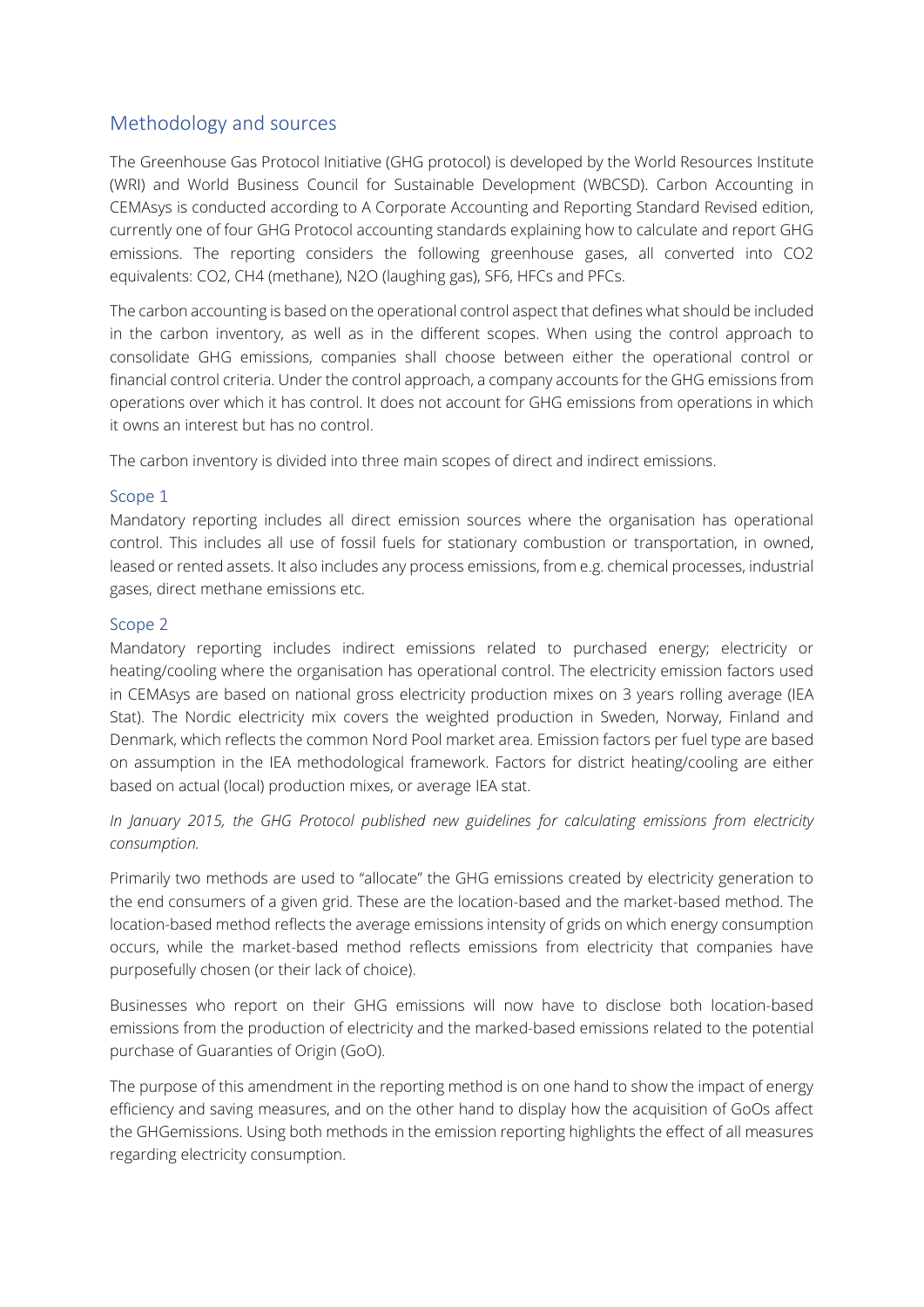The location-based method: The location-based method is based on statistical emissions information and electricity output aggregated and averaged within a defined geographic boundary and during a defined time period. Within this boundary, the different energy producers utilize a mix of energy resources, where the use of fossil fuels (coal, oil and gas) result in direct GHG-emissions. These emissions are reflected in the location-based emission factor.

The market-based method: The choice of emission factor using this method is determined by whether the business acquires GoOs or not. When selling GoOs, the supplier certifies that the electricity is produced by only renewable sources, which has an emission factor of 0 grams of CO2e per kWh. However, for electricity without the guarantee of origin, the emission factor is based on the remaining electricity production after all GoOs for renewable energy are sold. This is called a residual mix, which is normally substantially higher than the location-based factor. As an example, the market-based Norwegian residual mix factor is approximately 7 times higher than the location-based Nordic mix factor. The reason for this high factor is due to Norway's large export of GoOs to foreign consumers. In a market perspective, this implies that Norwegian hydropower is largely substituted with an electricity mix including fossil fuels.

#### Scope 3

Scope 3 includes indirect emissions resulting from value chain activities. The scope 3 emissions are a result of the company's upstream and downstream activities, which are not controlled by the company, i.e. they are indirect. Examples are business travel, goods transportation, waste handling, consumption of products etc.

In general, the carbon accounting should include information that users, both internal and external to the company, need for their decision making. An important aspect of relevance is the selection of an appropriate inventory boundary which reflects the substance and economic reality of the company's business relationships.

#### References:

Department for Business, Energy & Industrial Strategy (2019). Government emission conversion factors for greenhouse gas company reporting (DEFRA).

IEA (2019). CO2 emission from fuel combustion, International Energy Agency (IEA), Paris.

IEA (2019). Electricity information, International Energy Agency (IEA), Paris. IMO (2014). Reduction of GHG emissions from ships - Third IMO GHG Study 2014 (Final report). International Maritime Organisatio[n,http://www.iadc.org/wp-content/uploads/2014/02/MEPC-67-6-INF3-2014-Final-](http://www.iadc.org/wp-content/uploads/2014/02/MEPC-67-6-INF3-2014-Final-Reportcomplete.pdf)[Reportcomplete.pdf](http://www.iadc.org/wp-content/uploads/2014/02/MEPC-67-6-INF3-2014-Final-Reportcomplete.pdf)

IPCC (2014). IPCC fifth assessment report: Climate change 2013 (AR5 updated version November 2014).<http://www.ipcc.ch/report/ar5/>

AIB,RE-DISS (2019). Reliable disclosure systems for Europe – Phase 2: European residual mixes.

WBCSD/WRI (2004). The greenhouse gas protocol. A corporate accounting and reporting standard (revised edition). World Business Council on Sustainable Development (WBCSD), Geneva, Switzerland /World Resource Institute (WRI), Washington DC, USA, 116 pp.